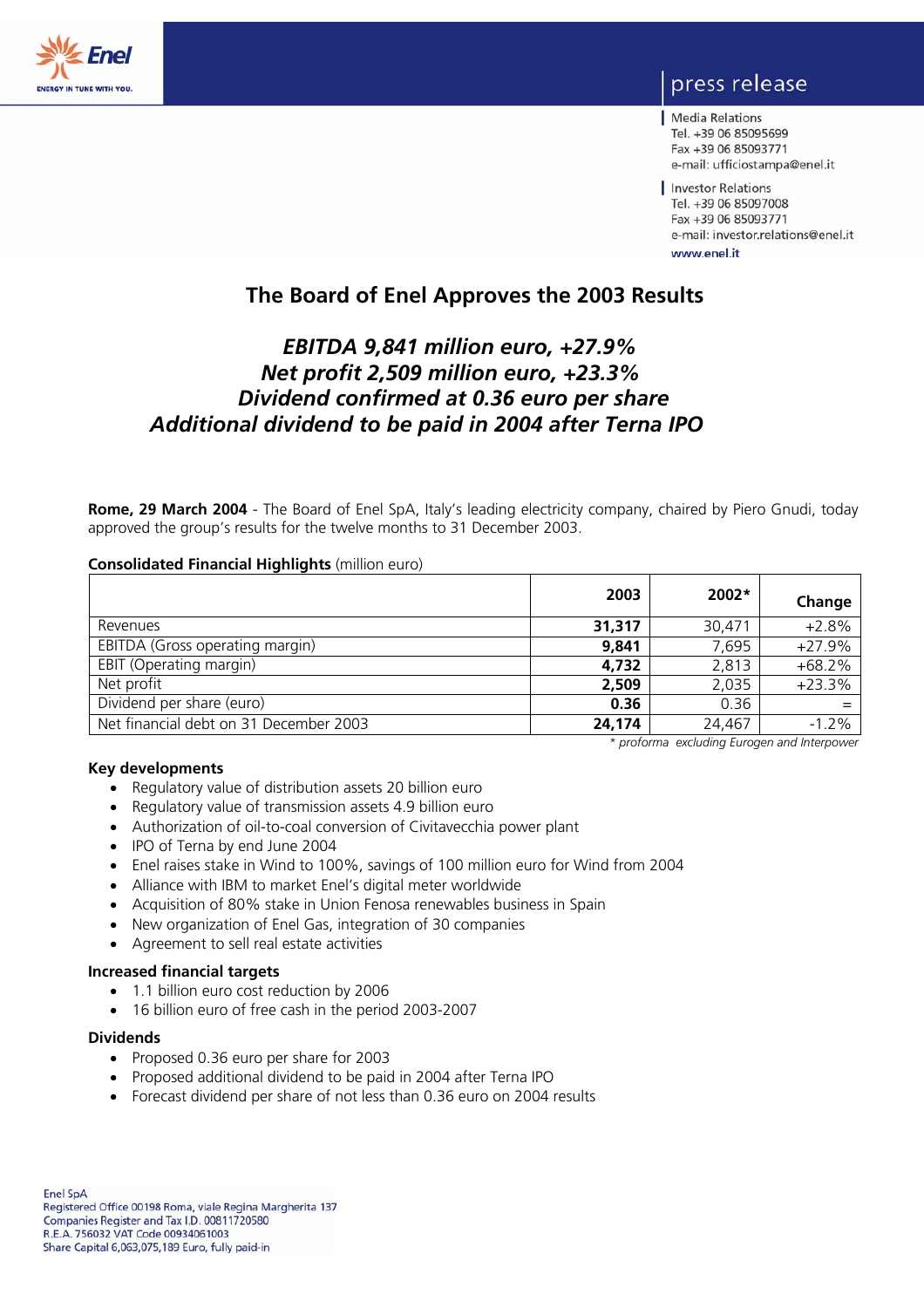

Paolo Scaroni, Chief Executive, said: "In 2003 we made significant progress on the new strategy outlined in September 2002. Our outlook for 2004 and for the future of Enel is positive. It is our goal to maintain a strong "A" credit rating and pursue a dividend policy for the satisfaction of our shareholders."

# **2003 CONSOLIDATED RESULTS**

*For a like-for-like comparison with 2002 data, these results are presented on a pro-forma basis, excluding Eurogen and Interpower, which were sold in May 2002 and January 2003, respectively.* 

**Revenues** in 2003 of 31,317 million euro were in line with 2002 revenues of 30,471 million euro.

**EBITDA** (gross operating margin) amounted to 9,841 million euro compared with 7,695 million euro in 2002 (+27.9%). The most significant contribution to the growth came from the Generation and Energy Management division (1,218 million euro, +50%) and includes reimbursement of hydro penalty and green certificate charges (512 million euro). Excluding this reimbursement, Group EBITDA came to 30% of revenues compared with 25% in 2002.

**EBIT** (operating income) was 4,732 million euro, an increase of 68.2% from 2,813 million in 2002.

**Profit before extraordinary items and taxes** more than doubled to 3,529 million euro from 1,597 million in 2002.

**Group net profit** in 2003 was 2,509 million euro, an increase of 23.3% from 2,035 million euro in 2002. Group net income, excluding non-recurring items, rose to 1,090 million euro from 649 million euro a year earlier.

The **consolidated balance sheet** on December 31, 2003, showed total shareholders' equity of 21,315 million euro (20,842 million euro at the end of 2002) and net financial debt of 24,174 million euro (24,467 million euro at the end of 2002). The **debt to equity** ratio at the end of 2003 was 1.13 compared with 1.17 at the end of 2002.

**Net operating cash flow** (Cash generated by operations, net of capital expenditure) was 4,674 million euro, an increase of 2,690 million euro from 2002.

**Capital expenditure** in the period amounted to 3,969 million euro, a decrease of 29%. This was principally due to significant reductions in investments in non-core activities, and the progressive completion of the programme of power plant conversions to combined cycle gas production and of Wind's network.

**Group employees** at the end of 2003 numbered 64,770 compared with 71,204 at the end of 2002. Changes in the scope of activity (sale of Interpower, deconsolidation of CESI, and other minor operations) resulted in a reduction of 1,575 employees while redundancies, net of new hires, totalled 4,859.

*A presentation of divisional results and targets follows.*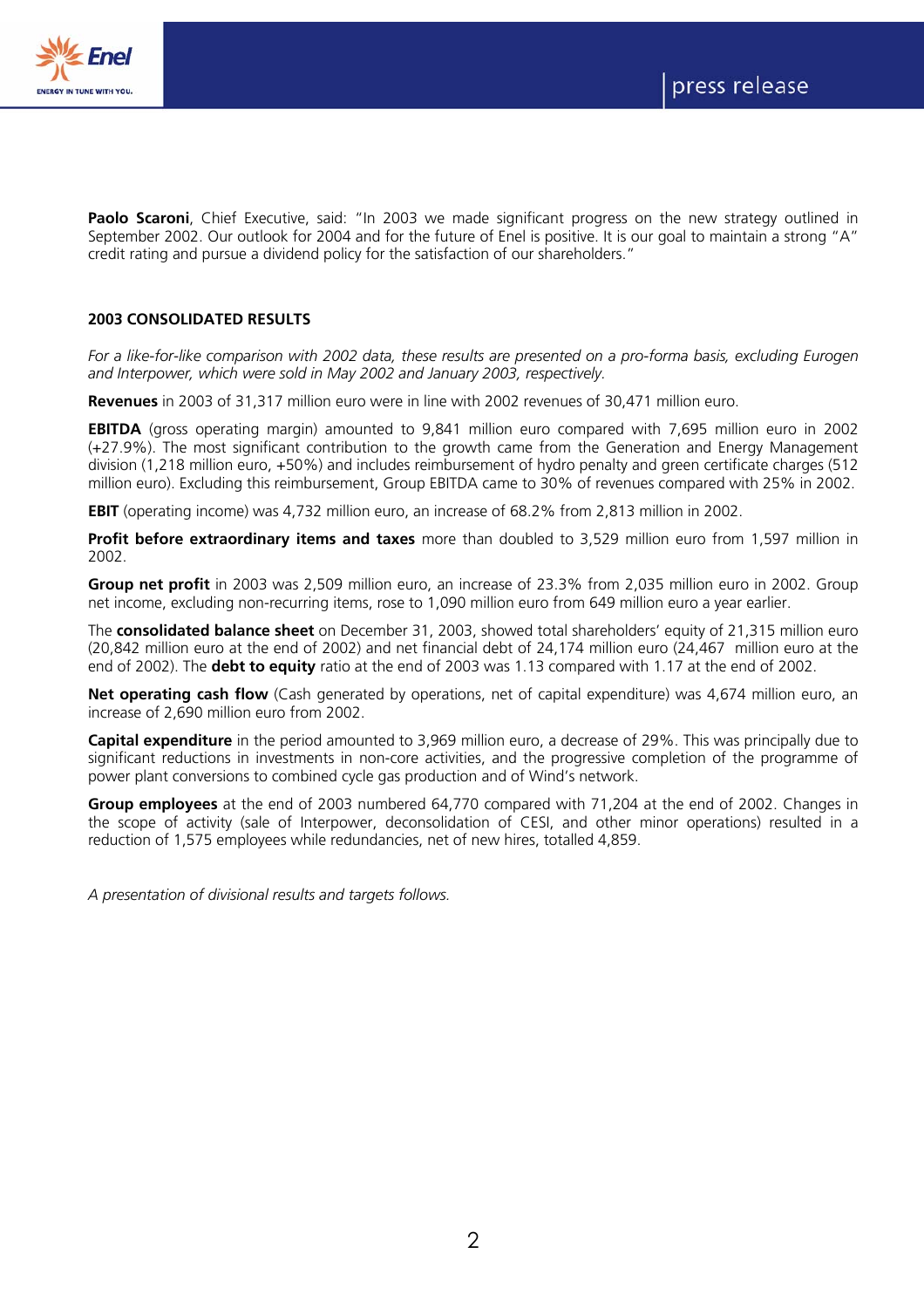

# **OUTLOOK**

The fundamentals of the Italian electricity market are positive and are expected to remain so in the coming years. The supply/demand balance in the Italian market is tight and is expected to remain tight as growth in consumption and peak demand will be higher than expected, while new capacity will come on line more slowly than anticipated.

In Generation, Enel will continue to be at the forefront of driving efficiencies. Enel's full cost of producing electricity will be below that of a new entrant from 2005. The additional benefit from conversions to more copetitive fuel will allow Enel to remain the most efficient producer in Italy in the long term.

In Transmission and Distribution, the recent value increases assigned by the regulator to the Regulatory Asset Bases of Terna and the Distribution business bring the valuation of those assets closer to European standards and this is an important additional guarantee to protect these valuations into the next regulatory period.

Enel will continue to look for growth opportunities in areas where it can create value, fulfill its strict investment criteria and maintain the group's objective of a strong "A" credit rating.

Given the group's improved estimates of operational and financial growth, and the clarity of the regulatory situation following the approval of the 2004-2007 tariff structure, Enel expects to pay a dividend per share in 2005 on 2004 results of not less than 0.36 euro per share.

## **SHAREHOLDERS' MEETING AND DIVIDENDS**

The board of Enel is recommending a total dividend for the year of 0.36 euro per share, unchanged from 2002. Subject to approval at the shareholders' meeting on 21 and 22 May 2004, the dividend will be paid on 24 June 2004. The Board has proposed 21 June 2004 as the dividend's "coupon" date. The dividend payment will draw on the 2003 profit of Enel SpA, 607 million euro, and a portion of retained earnings.

In addition to the 2003 dividend, the Board of Directors proposes to pay an additional dividend before the end of 2004 following the IPO of Terna.

Shareholders have also been called to deliberate on the renewal of the board of statutory auditors. The Board of Directors may also add to the agenda items discussed at the next board meeting.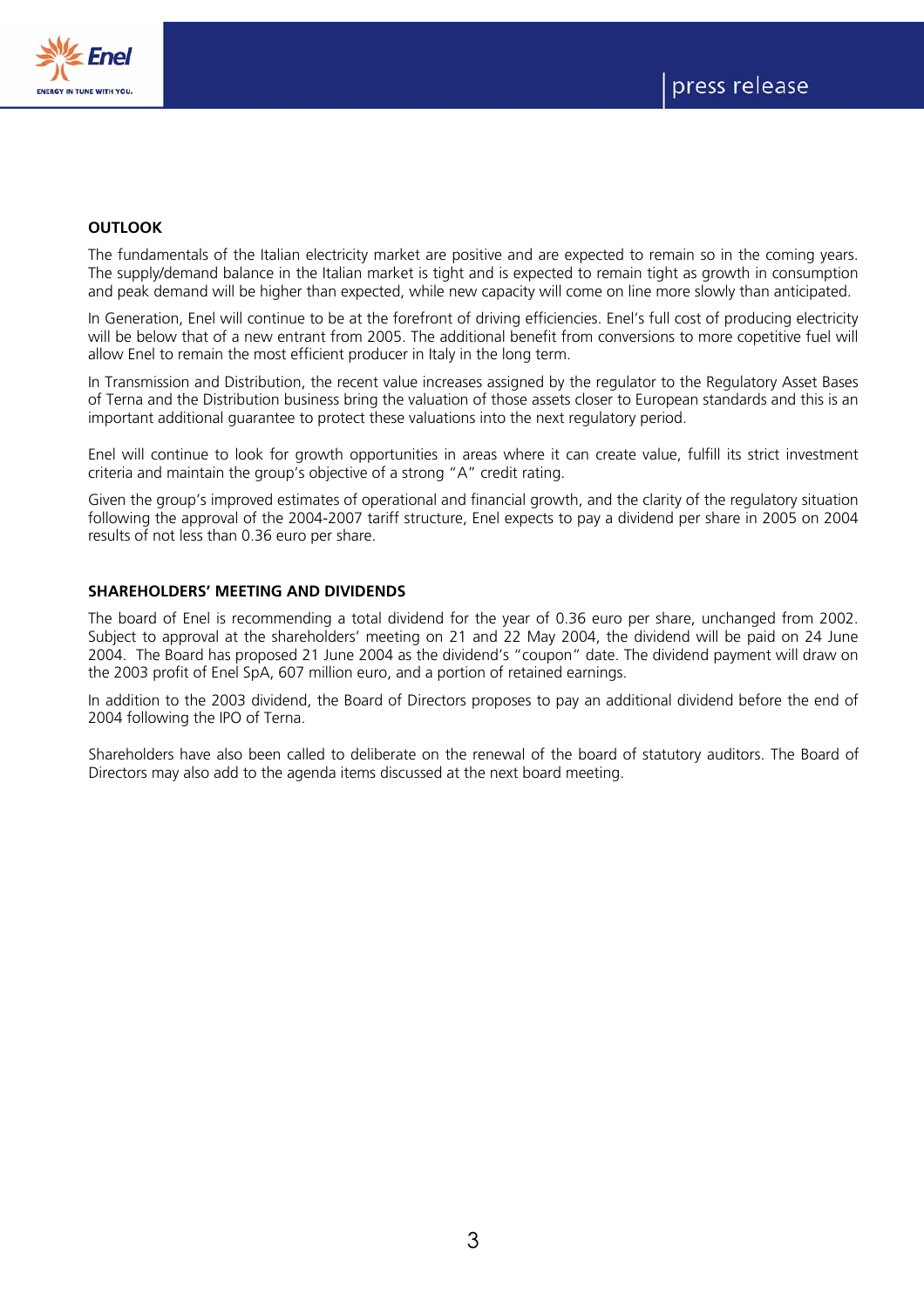

## **2003 PARENT COMPANY RESULTS**

The parent company, Enel SpA, has almost completed its transformation from integrated electricity company to industrial holding company and is primarily occupied with setting strategic goals for Group companies and coordinating their activities. Enel SpA still temporarily holds multi-year import contracts for energy which is sold to Enel Distribuzione at prices set by the Energy Authority.

#### **Results** (million euro)**:**

|                                    | 2003  | 2002  | Change   |
|------------------------------------|-------|-------|----------|
| Revenues                           | 1,143 | 1,971 | $-42%$   |
| EBIT                               | 227   | 162   | $+40.1%$ |
| Financial income and equity income | 216   | 123   | $+75.6%$ |
| Net extraordinary items            | 432   | 2,882 |          |
| Net profit                         | 607   | 2,405 |          |

In 2003, parent company revenues totalled 1,143 million euro, with energy sales to Enel Distribuzione accounting for 865 million euro. Of the fall in overall revenues, 577 million euro was due to the transfer of supply contracts to Enel Trade. The increase in EBIT was essentially due to a reduction in costs for services.

**Financial income and equity income** include dividends (and related tax credits) distributed by subsidiaries on 2002 profits of 1,731 million euro and write-downs of equity investments of 1,290 million euro, accounted only for tax purposes.

**Net extraordinary items** include a capital gain of 434 million euro on the sale of Interpower. The 2002 results included a capital gain of 2,874 million euro on the sale of Eurogen.

**Net profit** stood at 607 million euro, compared with 2,405 million euro in 2002. The difference between the two years is the result of the different amount of capital gains from investments disposals, as mentioned above.

**Net financial debt** on December 31, 2003, was 6,946 million euro, an increase of 1,180 million euro compared with the end of 2002. Operations are under way, including the reimbursement of 1.2 billion euro in capital from Terna, which will allow a significant reduction of the parent company debt.

**Shareholders' equity** at the end of 2003 stood at 11,997 million euro (13,573 million euro end of 2002). The 1,576 million euro reduction represents the difference between the 2,183 million euro of distributed dividends and the year's net profit.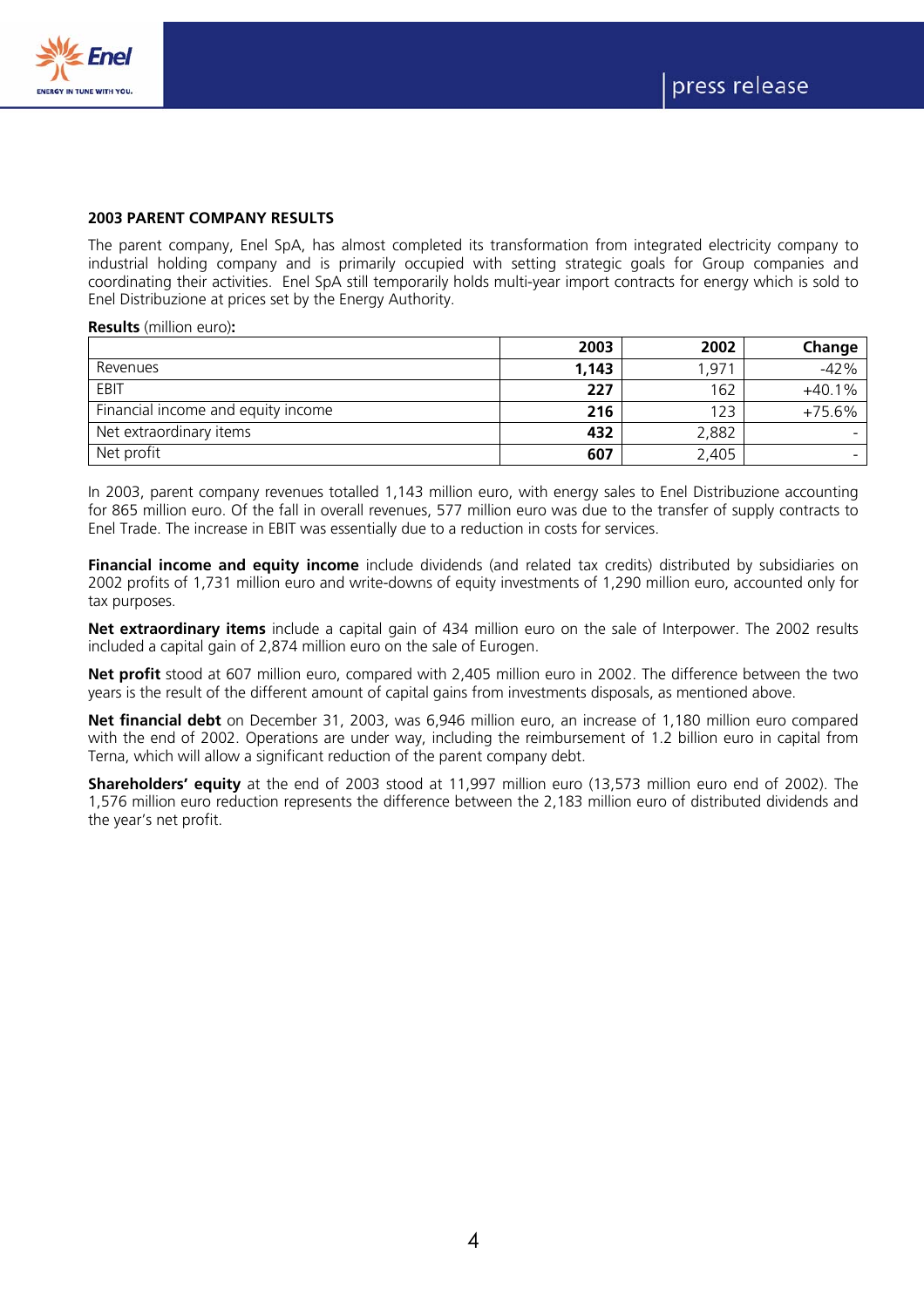

## **ENEL APPROVES 2004 STOCK OPTION PLAN**

The Board of Directors also approved today the stock option plan for 2004 and the regulations for its implementation.

The Shareholders will be requested to delegate the power to increase the Enel's share capital in connection with this plan at the meeting called for May 21 (on first call) and May 22, 2004 (on second call). The agenda of the Shareholders' meeting will be amended accordingly in the next meeting of the Board of Directors.

According to the present plan, executives selected by the Board of Directors are assigned options regarding the subscription of a corresponding number of newly issued Enel ordinary shares.

In particular, the Board of Directors resolved today the allotment of an overall number of 38,52 million of options for the benefit of approximately 640 executives of the Enel Group, including Enel's Chief Executive Officer in his capacity as General Manager.

The exercise of the options is subject to the achievement of the performance targets set by the Board of Directors.

More specifically, the plans provides that all the allotted options become exercisable if, in 2004, the consolidated EBITDA exceeds the target indicated by the budget and the performance of Enel shares on the Italian stock market is higher – according to calculation criteria indicated by the plan's regulations – than that of a specific reference index (50% MIBTEL and 50% FTSE Eurotop 300 Electricity). In the event that even one of the aforesaid objectives is not met, all the allotted options automatically expire.

The plan states that the options – if the aforesaid conditions for their exercise shall be met – may be exercised as follows: 15% from 2005, 15% from 2006, a further 30% from 2007 and the remaining 40% from 2008; in any case, the options cannot be exercised after December 31, 2009.

The strike price has been set as the arithmetical average of the reference prices of Enel shares on the Italian stock market for the period from February 29 to March 29, 2004, in compliance with the relevant tax regulations.

*The 2003 results will be presented to financial analysts and institutional investors at 2.00 pm at the Enel*  auditorium, Viale Regina Margherita 125, Rome. This will be followed by a press conference. The event will *be transmitted in real time on Enel's website www.enel.it.* 

*Once the presentation has begun, support material will be available on the same website in the Investor Relations section. The Consolidated Income Statement and Balance Sheet and the same statements for the parent company, Enel S.p.A. follow. These tables (the parts referring to 2003) have been delivered to the board of statutory auditors and the external auditors and the independent auditors for their evaluation.*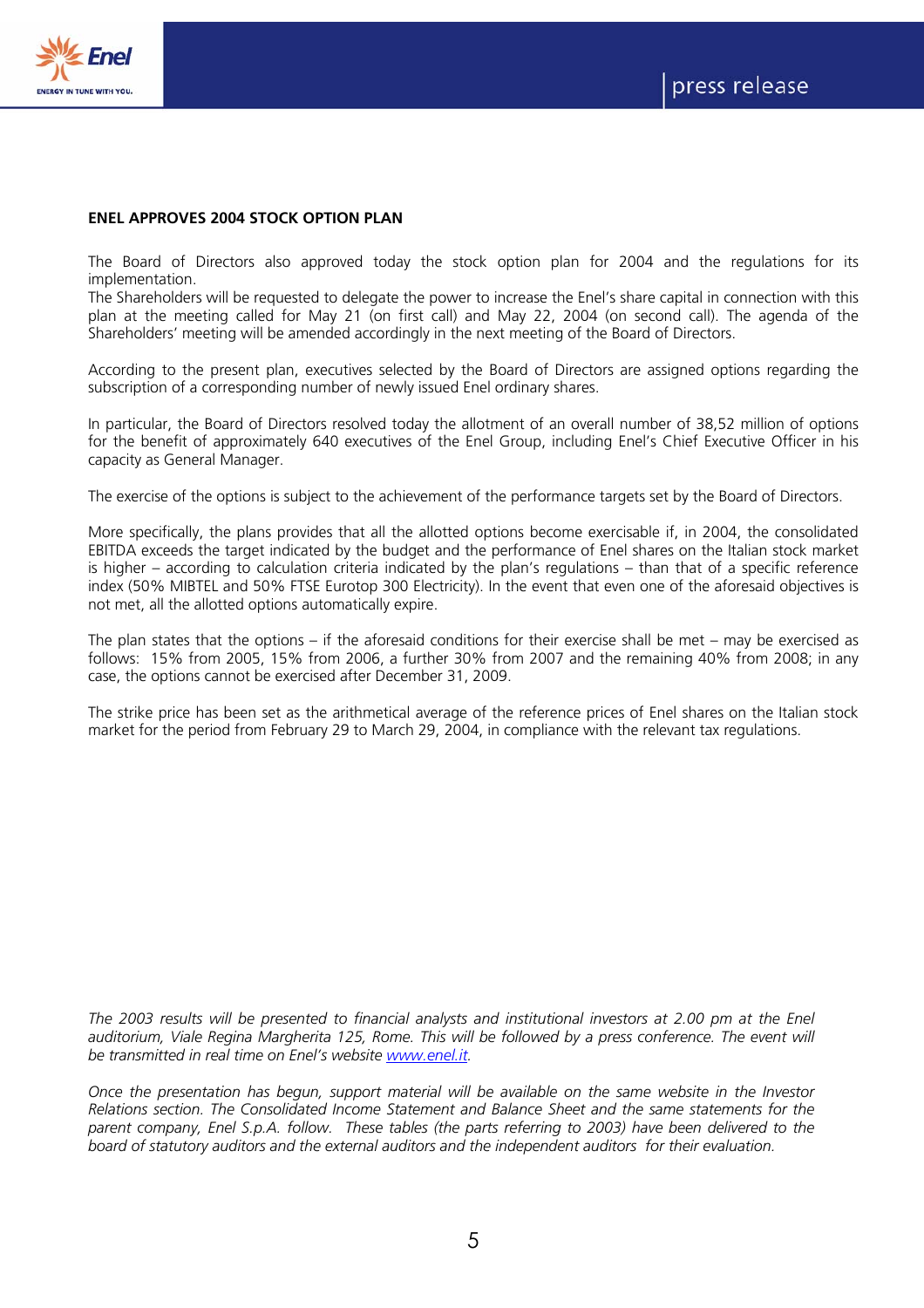

#### **DIVISIONAL REVIEW**

## **Generation & Energy Management**

**Results** (million euro)**:** 

|                     | 2003   | 2002*  | Change   |
|---------------------|--------|--------|----------|
| Revenues            | 12,111 | 10,488 | $+15.5%$ |
| EBITDA              | 3,652  | 2.434  | +50.0%   |
| EBIT                | 2,388  | ,305   | $+83.0%$ |
| Capital expenditure | 673    | 912    | $-26.2%$ |

*\* proforma excluding Eurogen and Interpower, and activities in Spain, the Americas and Bulgaria which have been transferred to the International division* 

## **Operational performance**

The revenue increase in the generation and energy management division was principally due to a 4.8% increase in production volumes (137,794 GWh in 2003, up from 131,447 in 2002) and the fuel cost compensation component of the tariff. The summer heat was responsible for the steep growth in consumption and production. The drought following the heat-wave caused a decline in hydro production which was compensated by a 7% increase in thermal production. Cost containment and efficiency gains also had a positive effect on the operating result. A further contribution came from the reimbursement of the hydro penalty and green certificates, 410 million euro and 102 million euro, respectively.

In line with our target to improve our fuel mix, Enel doubled its production from highly efficient, combined cycle gas plants (CCGT) to 25 TWh, while production from coal was also increased by 5%. The full benefit of the CCGT conversion will be felt in 2004, while the programme to switch to competitive fuels made significant progress with the authorization of the Civitavecchia conversion plan. To overcome potential shortages at peak times, Enel will complete the reactivation of 1,200 MW by the summer.

The company's global leadership in renewable energy was strengthened with investments of more than 200 million euro in Italy and, in Spain, through the acquisition of an 80% stake in Union Fenosa's renewables business.

#### **Targets**

Given the better than expected results achieved to date, the operating targets set in March 2003 have been increased. In 2003, the Generation division beat its operational and maintenance cost reduction targets.

In the thermoelectric sector, operating costs are expected to fall to 10,800 euro per MW in 2006; compared with an earlier target of 11,600 euro per MW by 2005.

In the hydroelectric sector, operating costs are expected to fall to 11,500 euro per MW by 2006; compared with an earlier target of 11,700 by 2005.

The completion of the Brindisi regassification plant (an Enel, BG Group joint venture) is scheduled for 2007. This project is part of a strategy of diversification of fuel supply which will give Enel a gas cost 5% to 10% lower than its competitors, excluding ENI.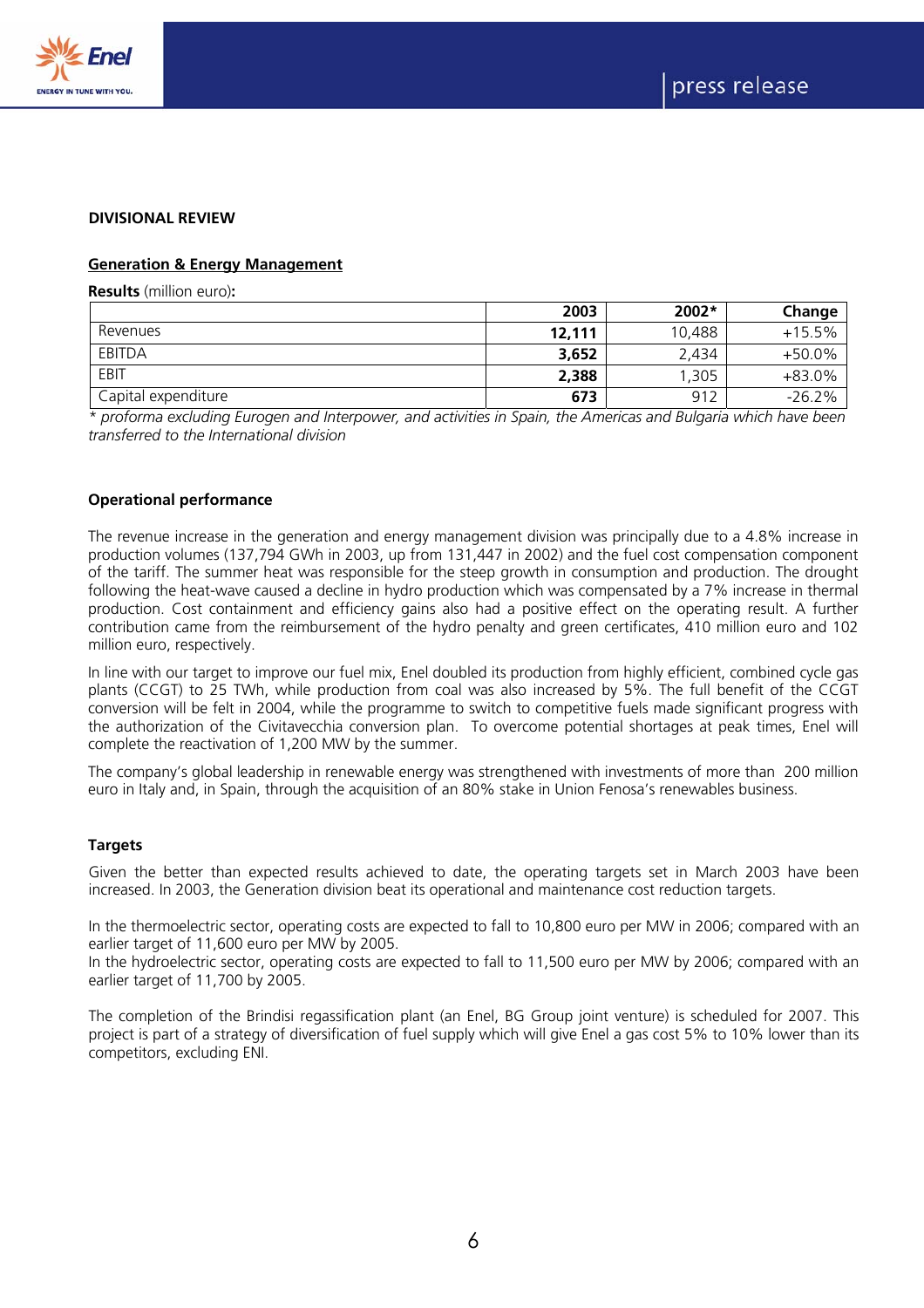



#### **Networks and Sales**

#### **Results** (million euro)**:**

|                     | 2003   | 2002   | Change   |
|---------------------|--------|--------|----------|
| Revenues            | 20,047 | 20,586 | $-2.6%$  |
| <b>EBITDA</b>       | 3,626  | 3,461  | $+4.8%$  |
| EBIT                | 2,299  | 2,100  | $+9.5%$  |
| Capital expenditure | 1,716  | 1,967  | $-12.8%$ |

#### **Operational performance**

#### **Electricity**

Revenues in the Networks and Sales divisions deriving from the electricity business totalled 18,673 million euro, a decrease of 844 million euro. This was mainly due to the transfer to Enel Trade (Generation and Energy Management Division), from 1 January 2003, of the business of energy sales to domestic clients with annual consumption of more than 100 million kWh and to resellers, as well as trading on international markets.

Enel is ahead of target in reducing cash costs per customer. In 2003, this stood at 136 euro compared with 150 euro in 2002. At the same time, the quality of service improved. In 2003, Enel earned a 115 million euro bonus from the energy authority for having reduced power interruptions by 18% in 2002.

The company has developed a world leading digital metering system which brings greater flexibility and savings both to customers and to Enel. The system's value was confirmed with the announcement of a partnership with IBM to sell the meters to utilities worldwide. The value of the potential market for digital meters is estimated at 120 billion euro globally.

On the regulated market, Enel focused on improving contact with customers. Through an agreement with the national postal service, Enel customers are now able to pay their bills or get customer support through selected post offices around the country. In November, the company launched Enel Club, a program that offers clients with automatic bill payment, through banks or post offices, a range of benefits including discounts on selected products from partners. On the free market, Enel is focused on offering tailor made products and services to small and medium size companies.

#### **Gas**

Gas sector sales in 2003 totalled 1,374 million euro (+28%) and the cash cost per gas customer was reduced from 132 euro in 2002 to 128 euro in 2003. During the year, Enel integrated over thirty independent companies into a single platform with one brand, Enel Gas. Enel Gas is now the number two player in the Italian gas market with an 11% share. Volumes sold have increased to 4.4 billion cubic meters and clients to 1.9 million. Internal growth was supported by the acquisition of Sicilmetano (37,000 customers) for 41 million euro, finalized in 2004.

#### **Targets**

In electricity, the cash cost per customer target has been set at 122 euro by 2006; compared with a previous target of 127 euro by 2005.

In gas distribution, the cash cost per customer target has been set at 92 euro by 2006; compared with a previous target of 96 euro by 2005. The volume target for gas sales is 5.3 billion cubic meters by 2006, compared with a previous target of 5.2 billion cubic meters by 2005.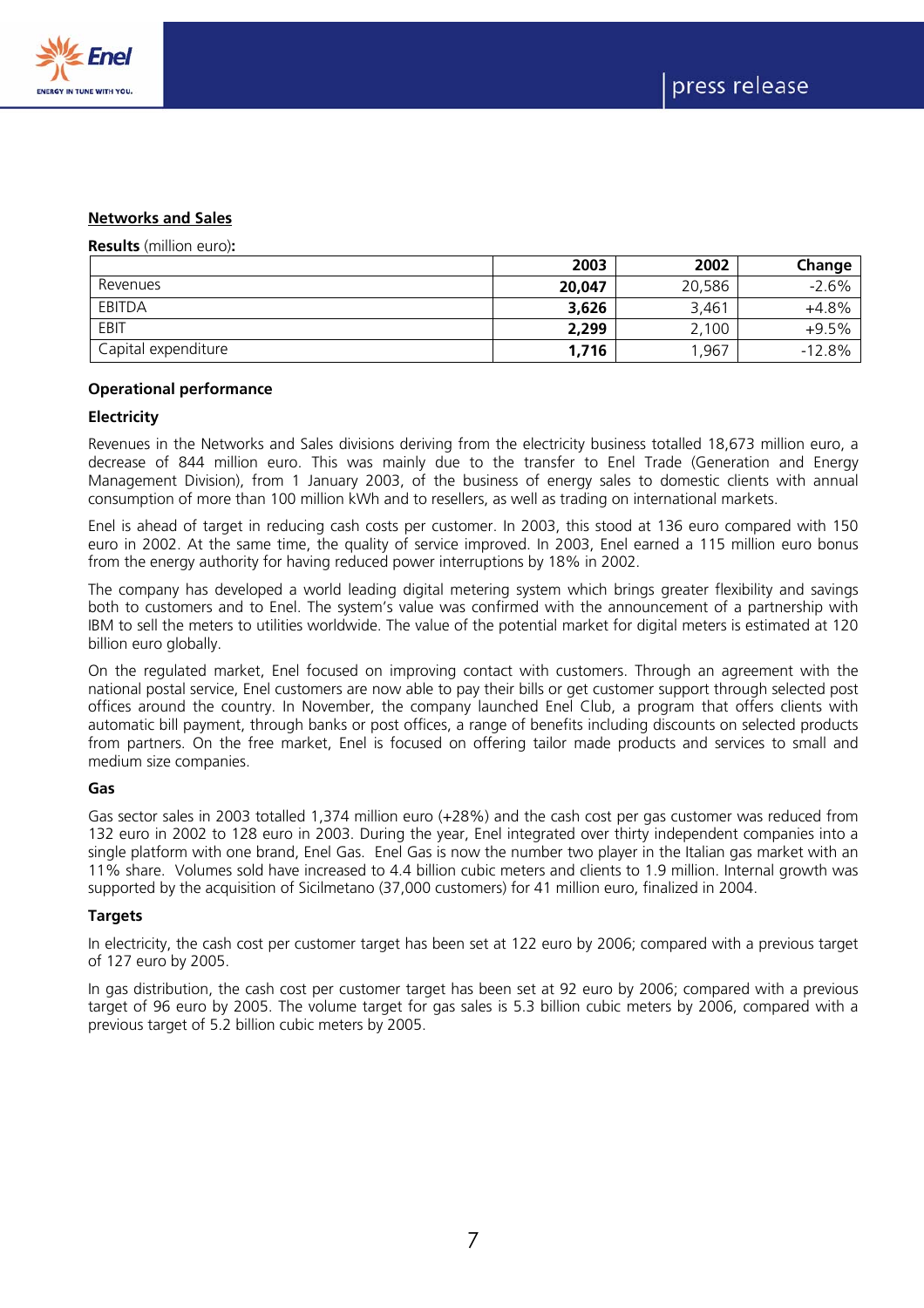

# **Terna**

# **Operational performance**

In 2003, Terna saw an increase in revenues principally due to an increase in fees paid by third parties for the use of the national transmission grid. EBITDA benefited from a reduction of operating costs and greater revenues. EBIT also benefited from a reduction in depreciation and amortization stemming from the reviewed extension of the asset life.

On December 31, 2003, Terna acquired from EnelPower two companies which own electricity transmission lines in Brazil (TSN and Novatrans).

In order to optimize Terna's financial structure, the company resolved on January 28, 2004, to reduce its share capital from 2,036,050,000 euro to 440,000,000 euro, of which 396,050,000 euro through accrual to reserves and 1,200,000,000 through a reimbursement of capital, which will be effective three months after the resolution is lodged in the company register.

As a result of the new tariff structure for 2004-2007, which includes a rate of return for net capital employed of 6.7% compared with 5.6% for the 2000-2003 regulatory period, the regulatory value of Terna's Italian Regulated Asset Base is estimated at approximately 4.9 billion euro.

Enel expects to make an initial public offering of Terna in summer 2004. By law, Enel must reduce its stake in Terna to 20% by 2007.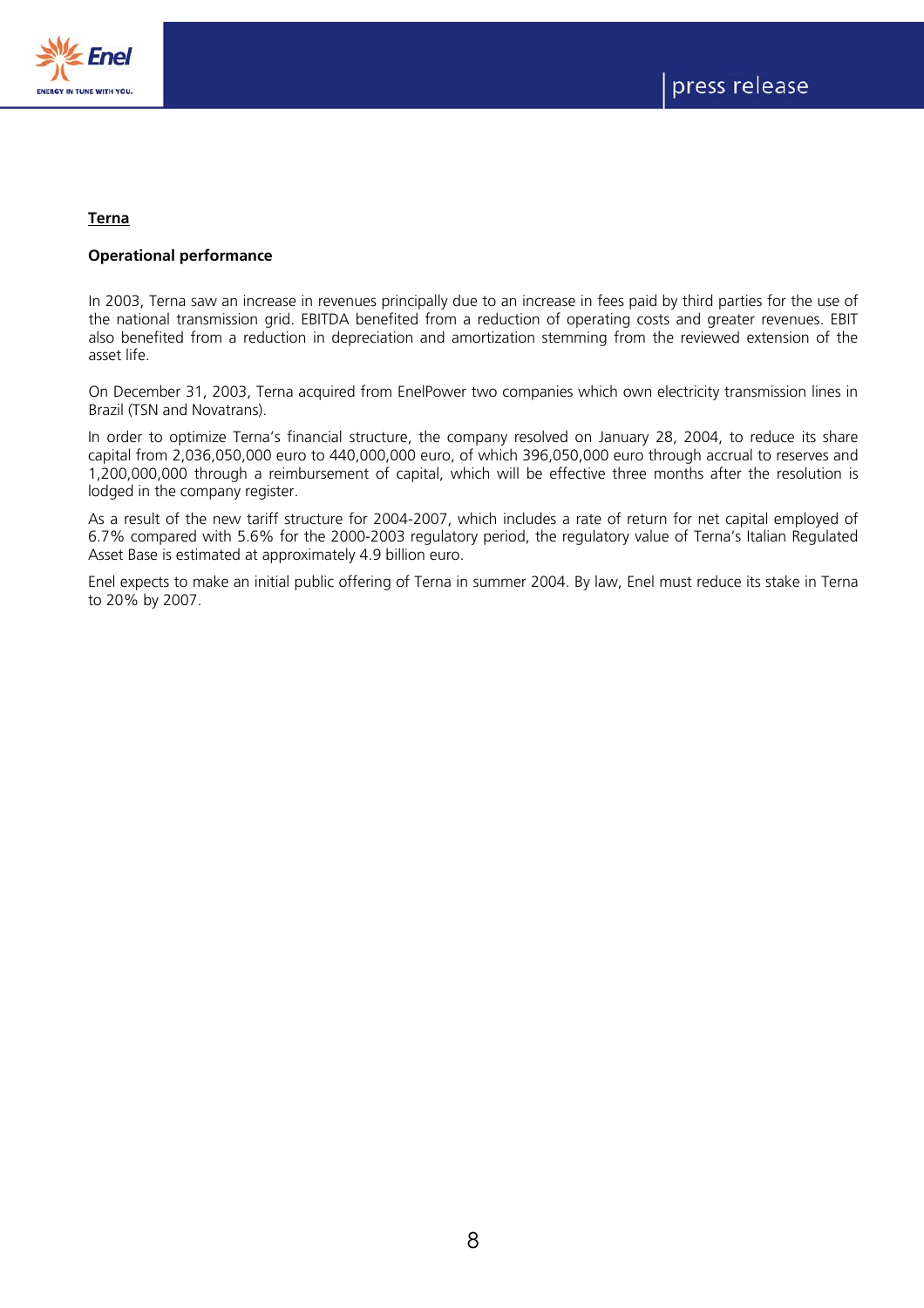

#### **Telecoms**

**Results** (million euro)**:**

|                     | 2003  | 2002              | Change   |
|---------------------|-------|-------------------|----------|
| Revenues            | 4,383 | 3,92 <sup>1</sup> | $+11.8%$ |
| EBITDA              | 1,010 | 614               | $+64.5%$ |
| EBIT                | (840) | (1,019)           | $+17.6%$ |
| Capital expenditure | 854   | .899              | $-55%$   |

## **Operational performance**

In 2003, Wind's revenues and EBITDA grew ahead of expectations. The positive operational results were driven by a combination of an increase in average revenues per user, both in mobile and fixed-line telephony, and efficiency gains.

Revenues from mobile telephony totalled 2,177 million euro, an increase of 23.1%, while revenues in fixed-line and Internet decreased by 6.3% to 1,559 million euro. Wind has a market share in mobile telephony of 17.3%, with around 10 million SIM cards (+14%). In fixed-line, Wind's market share is 11.3% with 3.1 million active customers. Of these, approximately 500,000 are customers acquired as a consequence of the unbundling of the local loop (ULL). Wind has 448 sites (ULL) which allow it to offer a direct access service to about 28% of connectable clients. Wind has the most extensive fibre optic network in the country with over 18,000 kilometres of backbone.

In Internet access, the company remains a market leader with 15.2 million customers registered on the Libero portal (12.4 million in 2002), of whom 3.4 million are active. In broad band Internet access, Wind had 141,000 active ADSL customers at the end of 2003, an increase of 252% from 2002.

Enel continues to operate Wind as a financial investment and the business is now financially independent. With the completion of the GSM network, Wind has reduced its investment requirement significantly. Future investments will be mainly in the unbundling of the local loop and in third generation mobile broadband technologies. In the Internet access market, Wind will concentrate on acquiring broad band customers.

Following the acquisition in 2003 of France Telecom's minority stake in Wind, Enel has implemented a synergies' programme which will lead to annual savings for Wind of over 100 million euro from 2004.

# **Targets**

Wind's target in mobile telephony is to deliver a CAGR in revenues of 15% for the period 2002-2005, and an increase in ARPU of 8% over the same period. By 2005, Wind expects to have an 18-20% share of the mobile telephony market in Italy. The EBITDA CAGR target for 2002-2005 is above 40%.

The target rate of operational expenditure to revenues is confirmed at 22% by 2005, compared with 30% in 2003.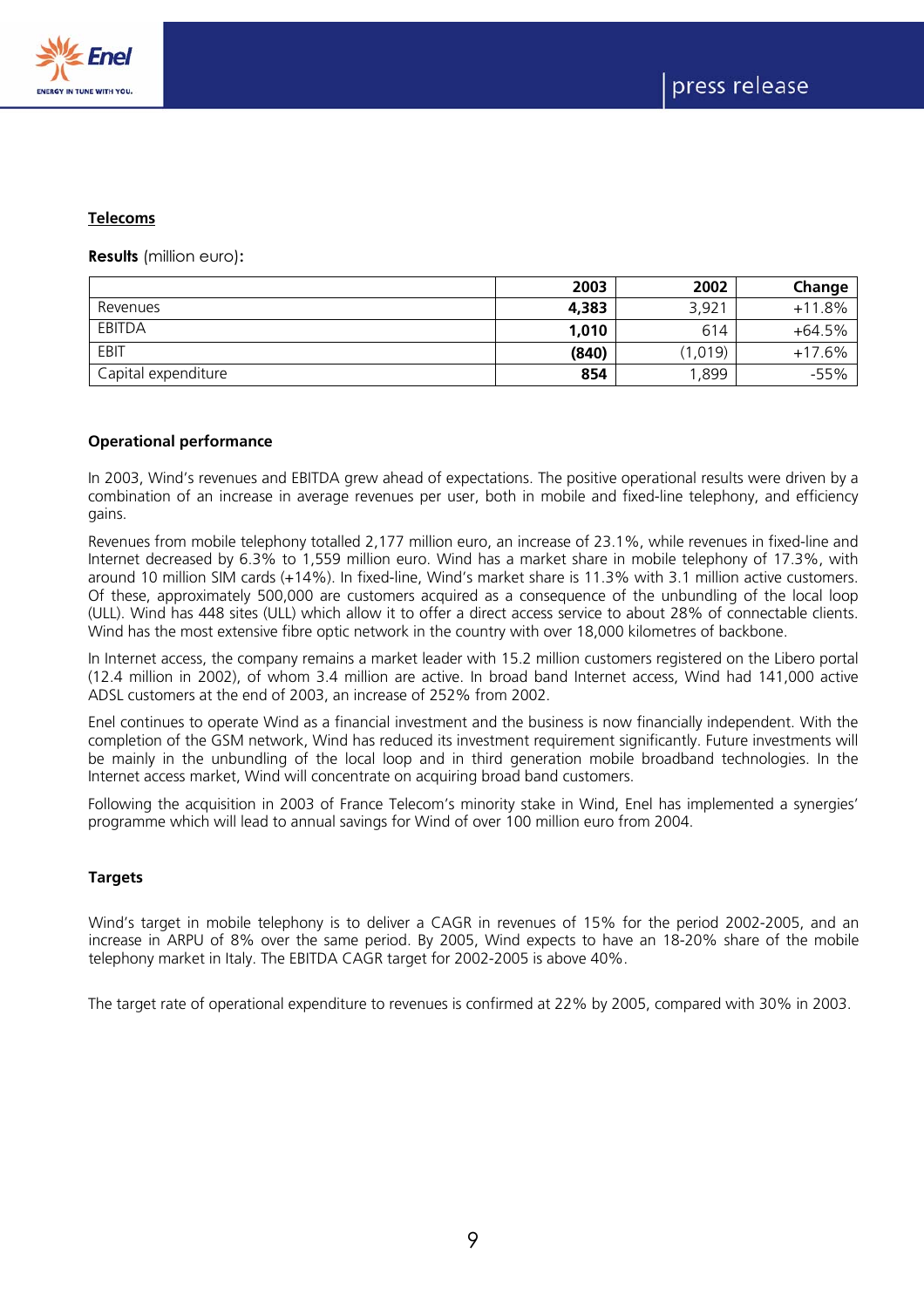

#### **International**

**Results** (million euro)**:** 

|                     | 2003 | 2002 | Change    |
|---------------------|------|------|-----------|
| Revenues            | 921  | 923  | $-0.2%$   |
| EBITDA              | 277  | 253  | $+9.5%$   |
| EBIT                | 100  | 95   | $+5.3%$   |
| Capital expenditure | 231  | 93   | $+148.4%$ |

In 2003, all international activities in the generation, distribution and sale of electricity were grouped into a new division which will coordinate all of the group's international activities. Enel remains committed to growing its core business outside of Italy but will only invest in businesses that meet its strict investment criteria and can create value. Already present in Spain, the Americas and Bulgaria, the international division is ready to benefit from the forthcoming liberalization process in the Balkans.

#### **Operational performance**

Revenues in Spain accounted for 713 million euro in 2003, down from 825 million euro in 2002. The fall in Spain was mainly due to the temporary closure of plants. Revenues from the Americas totaled 100 million euro in 2003 compared with 98 million in 2002, while revenues from Bulgaria came to 108 million euro for the nine months following the acquisition, in March 2003, of the Maritza East III power plant.

# **Services and other activities**

**Results** (million euro )**:** 

|                     | 2003  | 2002  | Change   |
|---------------------|-------|-------|----------|
| Revenues            | 2,778 | 2,874 | $-3.3%$  |
| <b>EBITDA</b>       | 510   | 272   | $+87.5%$ |
| EBIT                | 234   | (49)  | -        |
| Capital expenditure | 312   | 582   | $-46.4%$ |

This division contains all the group's non-core activities. Some of the companies in this division will be sold and the remainder will be kept for the sole purpose of serving the Enel group. In line with this goal, Enel recently reached an agreement to sell a significant package of real estate properties and announced its intention to exit the water sector.

#### **EnelPower operational performance**

EnelPower, the group's engineering company, generated 2003 revenues (together with subsidiaries) of 1,747 million euro, an increase of 7.8% from 2002. EBITDA for the period was 191 million euro, compared with a negative 127 million in 2002.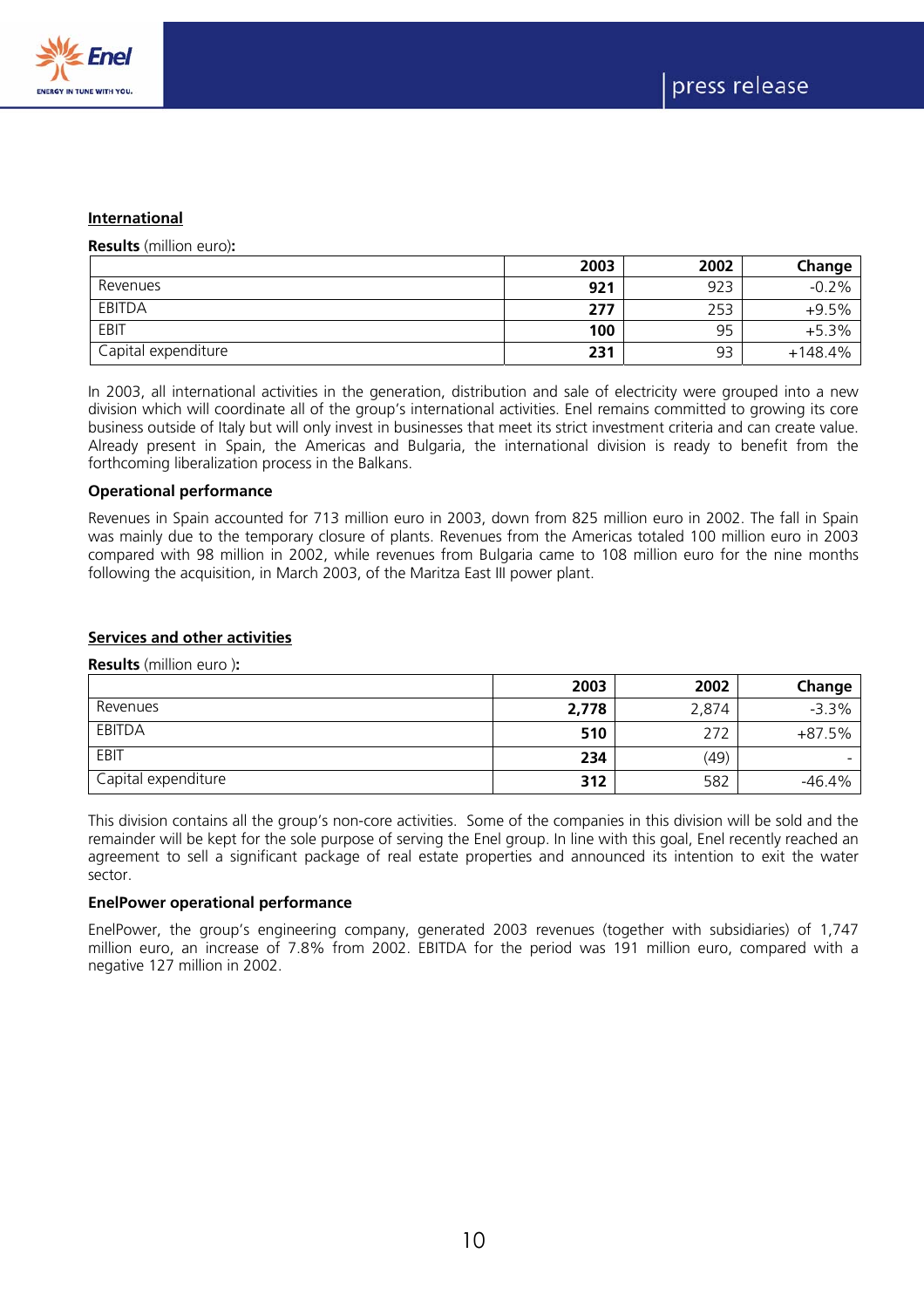

# **Consolidated Income Statement**

|                                                              | 2003     |       | 2002 Restated |       | 2003-2002 |                | 2002     |        |
|--------------------------------------------------------------|----------|-------|---------------|-------|-----------|----------------|----------|--------|
|                                                              |          | (% )  |               | (%)   |           | $(\%)$         |          | $(\%)$ |
| Revenues:                                                    |          |       |               |       |           |                |          |        |
| - Power and Equalization Fund contributions                  | 20,013   | 63.9  | 20,356        | 66.7  | (343)     | $-1.7$         | 20,395   | 68.1   |
| - Telecommunication services                                 | 3,959    | 12.6  | 3,642         | 12.0  | 317       | 8.7            | 3,642    | 12.1   |
| - Gas sold to end users                                      | 1,254    | 4.0   | 780           | 2.6   | 474       | 60.8           | 780      | 2.6    |
| - Other services, sales and revenues                         | 6,091    | 19.5  | 5,693         | 18.7  | 398       | 7.0            | 5,160    | 17.2   |
| <b>Total revenues</b>                                        | 31,317   | 100.0 | 30,471        | 100.0 | 846       | 2.8            | 29,977   | 100.0  |
| Operating costs:                                             |          |       |               |       |           |                |          |        |
| - Personnel                                                  | 3,440    | 11.0  | 3,501         | 11.5  | (61)      | $-1.7$         | 3,589    | 12.0   |
| - Fuel consumed for thermal generation                       | 4,101    | 13.1  | 3,791         | 12.4  | 310       | 8.2            | 4,255    | 14.2   |
| - Power purchased                                            | 4,620    | 14.7  | 5,603         | 18.4  | (983)     | $-17.5$        | 4,802    | 16.0   |
| - Interconnections and roaming                               | 1,381    | 4.4   | 1,426         | 4.7   | (45)      | $-3.2$         | 1,426    | 4.8    |
| - Services, leases and rentals                               | 3,843    | 12.3  | 4,241         | 13.9  | (398)     | $-9.4$         | 4,284    | 14.3   |
| - Fuel for trading and gas for resale to end users           | 2,378    | 7.6   | 2,683         | 8.8   | (305)     | $-11.4$        | 2,237    | 7.5    |
| - Materials                                                  | 1,733    | 5.5   | 2,001         | 6.6   | (268)     | $-13.4$        | 1,975    | 6.6    |
| - Other costs                                                | 924      | 3.0   | 688           | 2.3   | 236       | 34.3           | 721      | 2.4    |
| - Capitalized expenses                                       | (944)    | (3.0) | (1, 158)      | (3.8) | 214       | 18.5           | (1, 173) | (4.0)  |
| <b>Total operating costs</b>                                 | 21,476   | 68.6  | 22,776        | 74.8  | (1,300)   | $-5.7$         | 22,116   | 73.8   |
| <b>GROSS OPERATING MARGIN</b>                                | 9,841    | 31.4  | 7,695         | 25.2  | 2,146     | 27.9           | 7,861    | 26.2   |
| Depreciation, amortization and accruals:                     |          |       |               |       |           |                |          |        |
| - Depreciation and amortization                              | 4,516    | 14.4  | 4,380         | 14.4  | 136       | 3.1            | 4,477    | 14.9   |
| - Accruals and write-downs                                   | 593      | 1.9   | 502           | 1.6   | 91        | 18.1           | 504      | 1.7    |
| Total depreciation, amortization and accruals                | 5,109    | 16.3  | 4,882         | 16.0  | 227       | 4.6            | 4,981    | 16.6   |
| <b>OPERATING INCOME</b>                                      | 4,732    | 15.1  | 2,813         | 9.2   | 1,919     | 68.2           | 2,880    | 9.6    |
| - Net financial income (expense)                             | (1, 130) | (3.6) | (1, 157)      | (3.8) | 27        | 2.3            | (1, 178) | (3.9)  |
| - Equity income (expense)                                    | (73)     | (0.2) | (59)          | (0.2) | (14)      | $-23.7$        | (59)     | (0.2)  |
| <b>INCOME BEFORE EXTRAORDINARY ITEMS</b><br><b>AND TAXES</b> | 3,529    |       | 1,597         | 5.2   |           |                |          | 5.5    |
|                                                              |          | 11.3  |               |       | 1,932     | 121.0          | 1,643    |        |
| - Extraordinary items                                        | (136)    | (0.5) | 803           | 2.6   | (939)     | $\overline{a}$ | 736      | 2.4    |
| <b>INCOME BEFORE TAXES</b>                                   | 3,393    | 10.8  | 2,400         | 7.8   | 993       | 41.4           | 2,379    | 7.9    |
| - Income taxes                                               | 966      | 3.1   | 602           | 2.0   | 364       | 60.5           | 608      | 2.0    |
| <b>INCOME BEFORE MINORITY INTERESTS</b>                      | 2,427    | 7.7   | 1,798         | 5.8   | 629       | 35.0           | 1,771    | 5.9    |
| - Minority interests                                         | 82       | 0.3   | 237           | 0.8   | (155)     | $-65.4$        | 237      | 0.8    |
| <b>GROUP NET INCOME</b>                                      | 2,509    | 8.0   | 2.035         | 6.6   | 474       | 23.3           | 2.008    | 6.7    |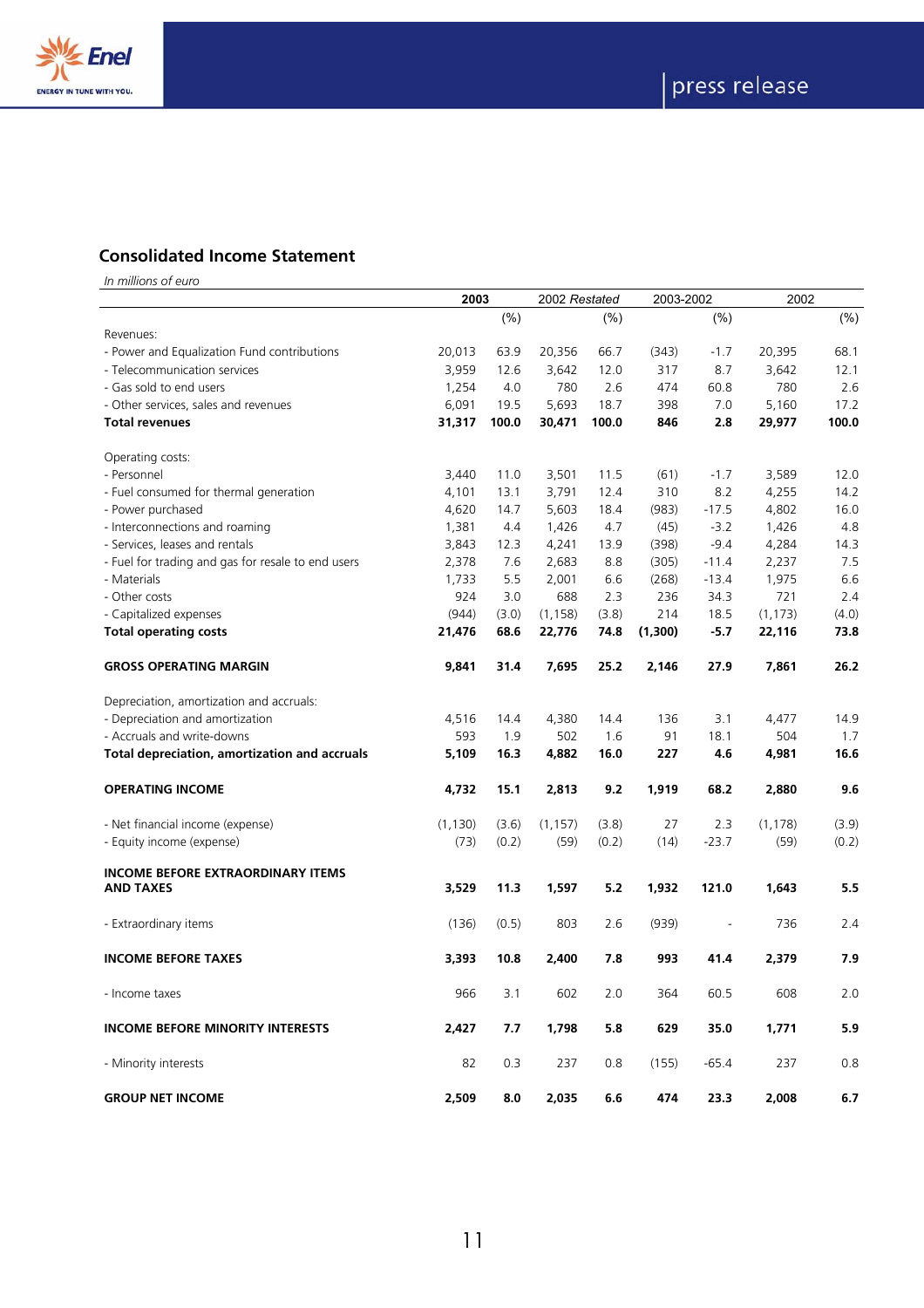

# **Consolidated Balance Sheet**

|                                                          | at Dec. 31, 2003 | at Dec. 31, 2002 | 2003-2002 |
|----------------------------------------------------------|------------------|------------------|-----------|
|                                                          |                  |                  |           |
| Net fixed assets:                                        |                  |                  |           |
| - Tangible and intangible                                | 50,731           | 50,562           | 169       |
| - Financial                                              | 531              | 600              | (69)      |
| <b>Total</b>                                             | 51,262           | 51,162           | 100       |
| Net current assets:                                      |                  |                  |           |
| - Trade receivables                                      | 6,991            | 7,124            | (133)     |
| - Inventories<br>- Other assets and net receivables from | 4,211            | 3,266            | 945       |
| Electricity Equalization Fund                            | 986              | 1,042            | (56)      |
| - Net tax receivables/(payables)                         | (780)            | 669              | (1,449)   |
| - Trade payables                                         | (5,835)          | (6, 726)         | 891       |
| - Other liabilities                                      | (7,627)          | (6, 615)         | (1,012)   |
| <b>Total</b>                                             | (2,054)          | (1, 240)         | (814)     |
| <b>Gross capital employed</b>                            | 49,208           | 49,922           | (714)     |
| Provisions:                                              |                  |                  |           |
| - Employee termination indemnity                         | (1, 298)         | (1, 415)         | 117       |
| - Retirement benefits                                    | (462)            | (472)            | 10        |
| - Net deferred taxes                                     | (476)            | (1,435)          | 959       |
| - Other provisions                                       | (1,483)          | (1, 291)         | (192)     |
| <b>Total</b>                                             | (3,719)          | (4, 613)         | 894       |
| Net capital employed                                     | 45,489           | 45,309           | 180       |
| Group Shareholders' Equity                               | 21,124           | 20,772           | 352       |
| Minority interests                                       | 191              | 70               | 121       |
| <b>Total Shareholders' Equity</b>                        | 21,315           | 20,842           | 473       |
| <b>Net financial debt</b>                                | 24,174           | 24,467           | (293)     |
| <b>TOTAL</b>                                             | 45,489           | 45,309           | 180       |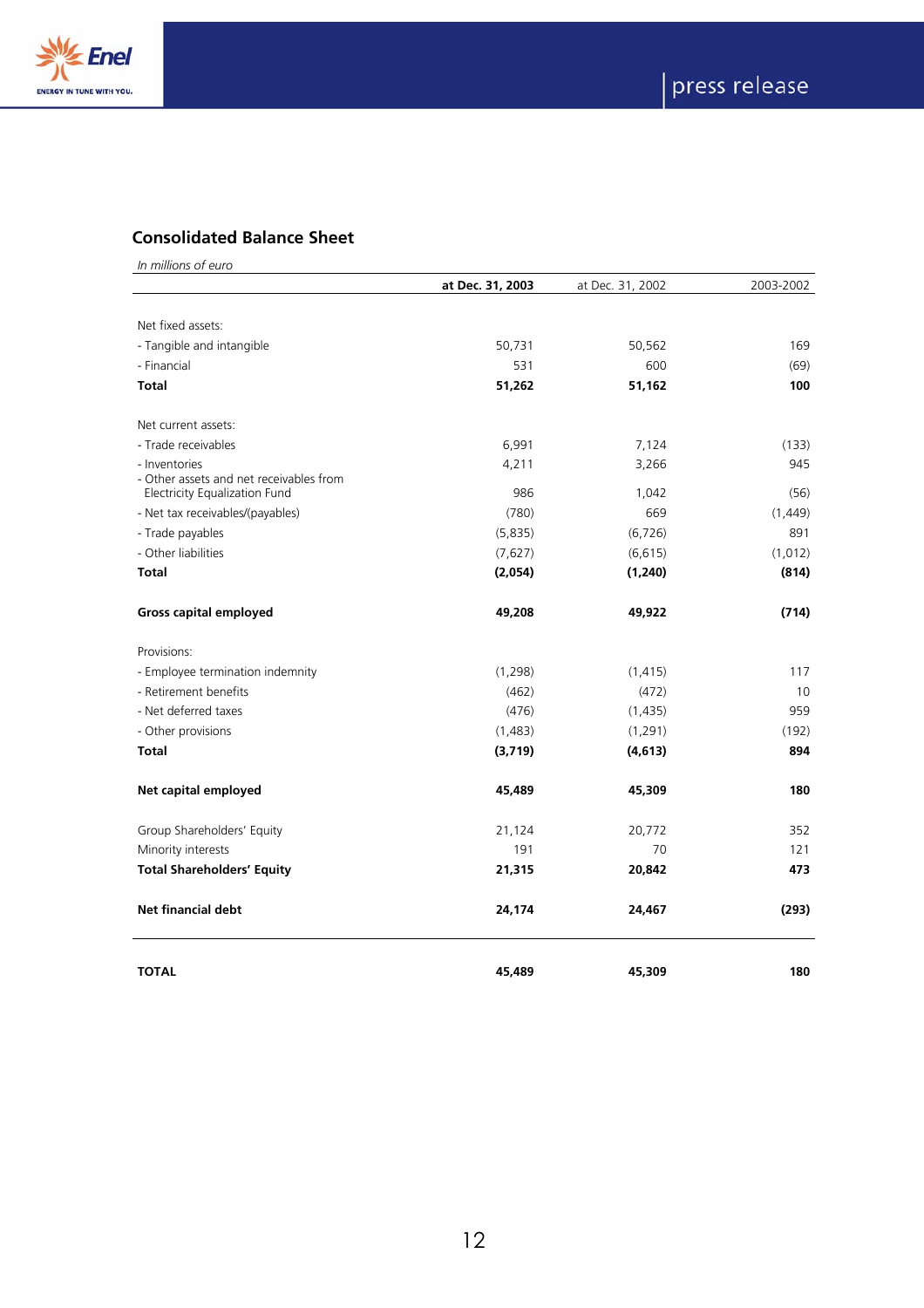

# **ENEL SPA**

# **Income statement**

|                                           | 2003  | 2002  | 2003-2002 |
|-------------------------------------------|-------|-------|-----------|
|                                           |       |       |           |
| Revenues:                                 |       |       |           |
| - Sales to Group companies                | 865   | 1,702 | (837)     |
| - Other revenues from Group companies     | 236   | 222   | 14        |
| - Other revenues from third parties       | 42    | 47    | (5)       |
| <b>Total revenues</b>                     | 1,143 | 1,971 | (828)     |
| Operating costs:                          |       |       |           |
| - Personnel                               | 65    | 60    | 5         |
| - Fuel purchases                          |       | 578   | (578)     |
| - Power purchased                         | 608   | 908   | (300)     |
| - Services, leases and rentals            | 141   | 189   | (48)      |
| - Other costs                             | 69    | 49    | 20        |
| <b>Total operating costs</b>              | 883   | 1,784 | (901)     |
| <b>GROSS OPERATING MARGIN</b>             | 260   | 187   | 73        |
| - Depreciation, amortization and accruals | 33    | 25    | 8         |
| <b>OPERATING INCOME</b>                   | 227   | 162   | 65        |
| - Equity income/(expense)                 | 441   | 365   | 76        |
| - Net financial income (expense)          | (225) | (242) | 17        |
| - Extraordinary items                     | 432   | 2,882 | (2,450)   |
| <b>INCOME BEFORE TAXES</b>                | 875   | 3,167 | (2, 292)  |
| - Income taxes                            | 268   | 762   | (494)     |
| <b>NET INCOME</b>                         | 607   | 2,405 | (1,798)   |